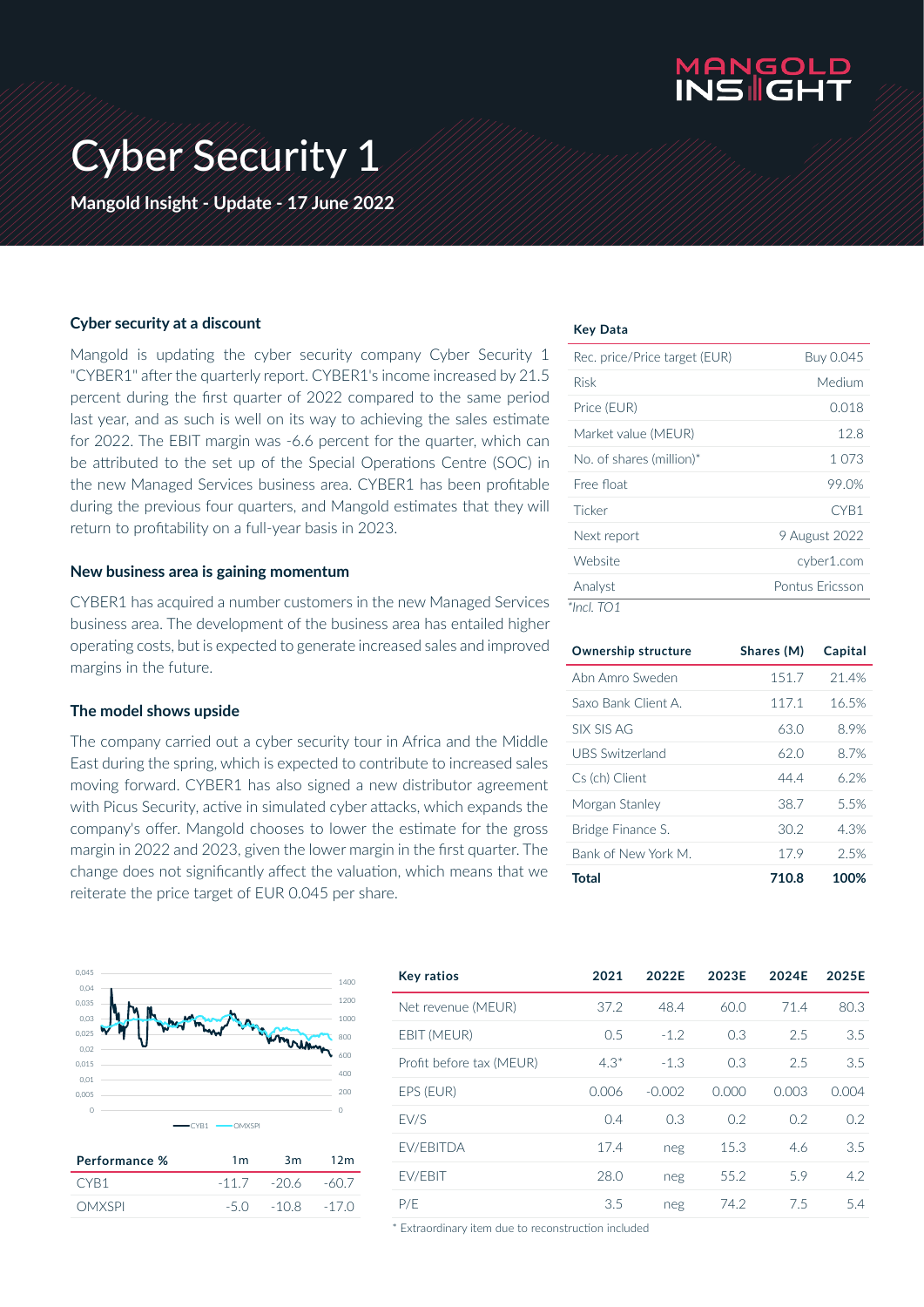### Investment case

#### **Cyber security at a discount**

Mangold updates CYBER1 and reiterates the Buy Recommendation and a price target of EUR 0.045 per share over a 12-month period, corresponding to an upside of approximately 150 percent. Mangold believes that CYBER1 has good opportunities to continue to grow at a high rate, based on their wide range of products and services, history of growth, and the strongly underlying market demand in cyber security.

#### **Widened range of services**

CYBER1 offers a wide range of software solutions and services related to cyber security. The company has licence rights to sell software solutions from a large number of suppliers in cyber security, which gives them the possibility to offer strong protection. The company also uses professional services to identify deficiencies, acts as an advisor with regard to solutions, and ensures that the right processes are in place in the event of a data intrusion. The new Managed Services business area gives customers a chance to defend themselves against cyber attacks by CYBER1 monitoring security in real time, remotely. Mangold believes that the wide range of different products and services gives CYBER1 the opportunity to increase its sales and maintain good margins going forward.

#### **Upward for the cyber security market**

The global cyber security market is expected to grow from USD 177 billion to USD 403 billion between 2020 and 2027, corresponding to a growth of 12.5 percent annually (CAGR), according to market research company Brand Essence Research. Digitisation is taking place on a global scale, and costs related to cybercrime are expected to reach USD 10.5 trillion by 2025, according to cybersecurity magazine Cybersecurity Ventures. Mangold believes that CYBER1 benefits from the market trend, and can increase its sales based on the underlying demand.

#### **Successful reconstruction**

Mangold believes that CYBER1 is an undiscovered company and undervalued. The company generated an operating profit of TEUR 530 in 2021, despite undergoing a restructure during the year, and having written off debts. They have also managed to attain a growth of 36 percent, at the same time as costs have been significantly reduced in relation to sales. In 2021, they also acquired the companies CSSA and CSAD, which strengthens their position in Africa. The acquisitions are reported as 50 percent of the profits from associated companies, and, once they are fully integrated, 100 percent of their finances will be credited. Overall, Mangold believes that there is a large upside to be found in the CYBER1 share.

*Price target EUR 0.045 per share* 

*Comprehensive protection against cyber attacks*

*The cyber security market is growing by 12.5 percent CAGR*

*Upside to be found in CYBER1's share*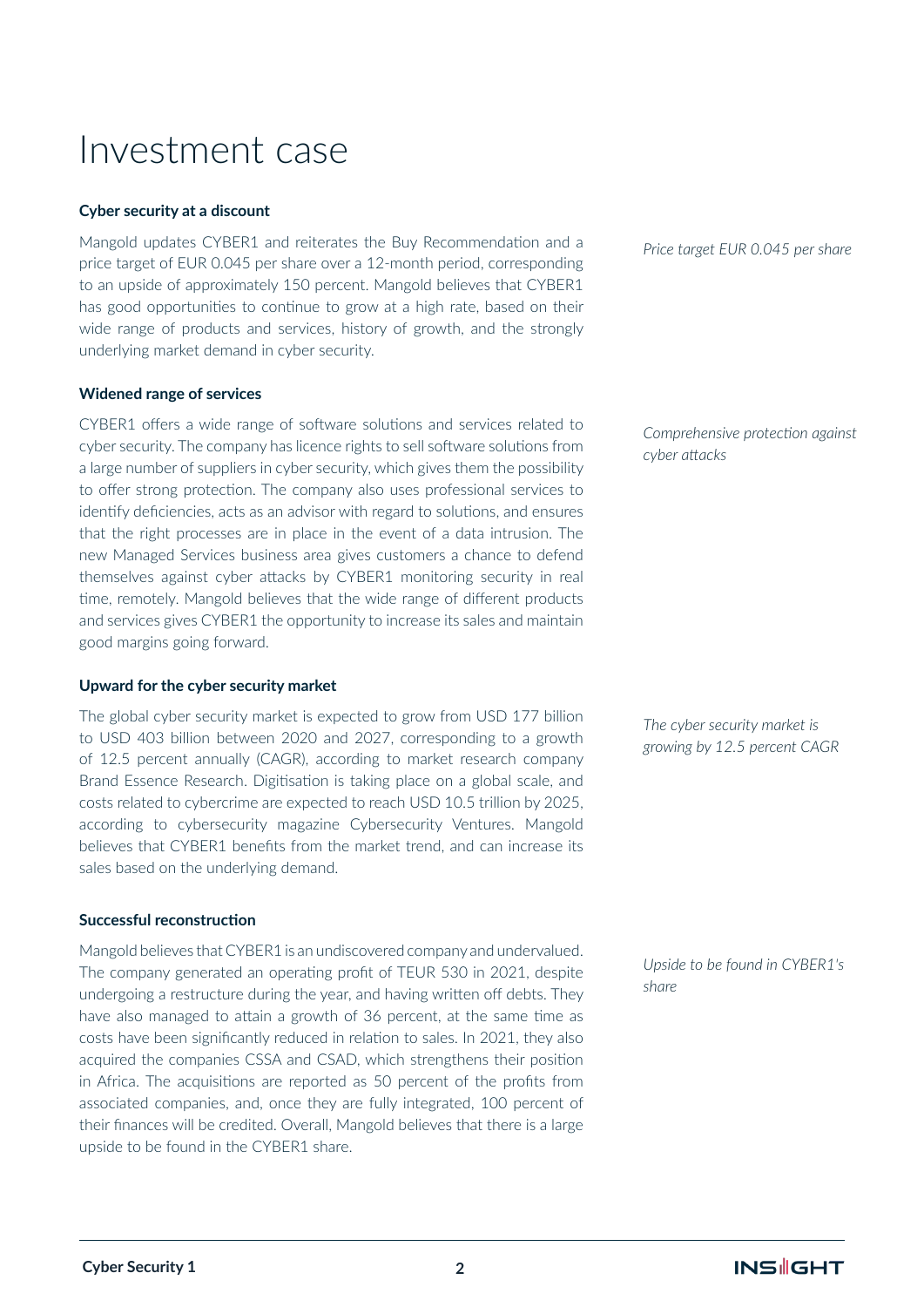# Cyber Security 1 – Update

#### **CYBER1 increases income**

During the first quarter of 2022, CYBER1's income increased by 21.5 percent compared with the same quarter last year. The company was burdened by costs related to the new Managed Services business area. The set up of a Security Operations Centre (SOC) has been the main reason why operating costs increased by 27 percent compared with the previous year. The increase includes investments in software, personnel and materials, which Mangold believes will lead to increased income going forward.

| <b>CYBERI-OUTCOME QI</b> |           |          |       |
|--------------------------|-----------|----------|-------|
| (TEUR)                   | Q1 20     | Q1 21    | Q1 22 |
| <b>Income</b>            | 9 1 2 4   | 7929     | 9633  |
| Growth                   |           | $-13.1%$ | 21.5% |
| <b>Gross margin</b>      | 23.0%     | 28.7%    | 20.8% |
| <b>EBIT</b> margin       | $-15.0\%$ | 2.5%     | -6.6% |

Source: Mangold Insight

**CYBER1 - OUTCOME Q1**

#### **Margin development**

The gross margin was lower than estimate, driven by costs related to customer acquisition. However, Mangold estimates that the gross margin will return to previous levels in 2024. This is assumed as the Managed Services business area is expected to account for a larger share of income, and is characterised by higher margins than Software Distribution. The gross margin is expected to be 23 percent in 2022 and 25 percent in 2023, to return to 27 percent in 2024.

#### **Growth estimates**

Mangold assesses that CYBER1 will achieve a progressive increased quarterly growth, primarily driven by increased income from the Managed Services business area. We thereby choose to retain the income estimate for 2022, and even for future years.

#### **CYBER1 - GROWTH ESTIMATES**

| 9.633 | 10.596 | 12.515 | 15.643 | 48 387 |
|-------|--------|--------|--------|--------|
|       | 10%    | 18%    | 25%    |        |
|       |        |        |        |        |

Source: Mangold Insight

#### **Financing**

CYBER1 has 362 million outstanding subscription warrants with a subscription period from 25 July to 8 August 2022. The subscription price is EUR 0.01 per share, and Mangold assumes that all warrants will be exercised. Accordingly, the company is expected to receive approximately MEUR 3.6, before issue costs.

*21.5 percent higher income than the same period last year*

*Poorer margins are expected to recover in 2024*

*Retained income estimate*

*Financing secured*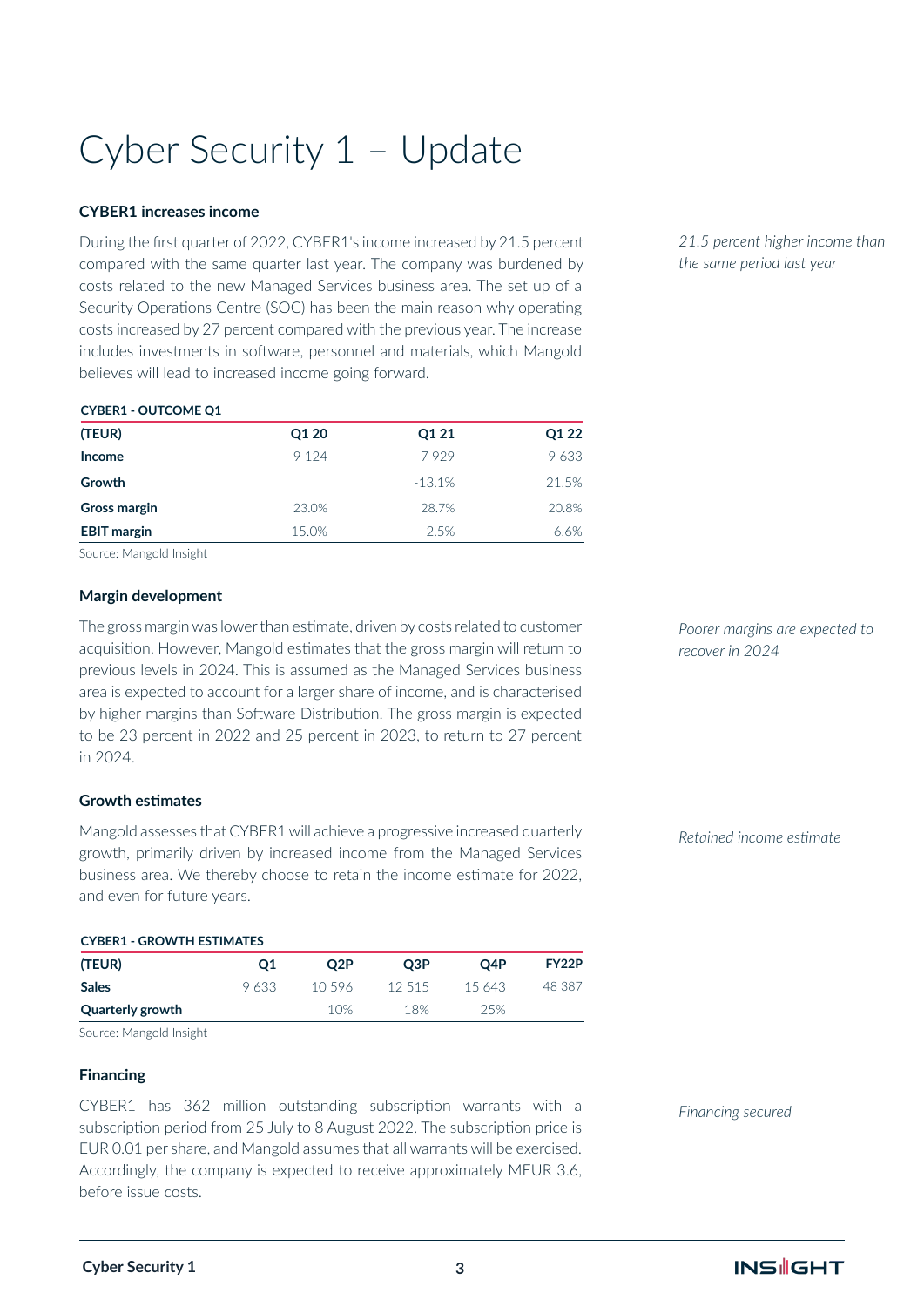# Cyber Security 1 – Update cont.

#### **SOC development**

The new business area Managed Services has gained several new customers within SOC. Agreements have been signed with a B2B e-commerce company in Kenya, a company operating in financial services in South Africa, an African mining company, and a customer in the gaming, entertainment and hospitality industry. Mangold believes that signed agreements indicate demand for the service, and is expected to drive growth in the future.

#### **Exclusive option for further acqusitions**

CYBER1 acquired 50 percent of the shares in Cyber Security South Africa (CSSA) and Cyber Security Africa Distribution (CSAD) during the previous year. CYBER1 has the exclusive right to negotiate the acquisition of the remaining 50 percent of the companies until 30 September 2022. The companies developed positively during 2021, where CSAD expects to achieve a growth of at least 20 percent in 2022. Mangold deems the potential acquisitions of remaining shares as a good additional option to further strengthen its position in the cyber security market in Africa and the Middle East. However, Mangold does not take into account non-completed acquisitions.

#### **Cyber security tour is expected to strengthen growth**

During the spring, CYBER1's subsidiary, Credence Security, toured thirteen cities in Africa, the Middle East and India. The tour featured presentations from cyber security experts, resellers, and other speakers to discuss trends, strategies and new innovations in the digital security landscape. Mangold believes that the visibility of the company's services can contribute to increased sales.

#### **New distributor agreement signed**

CYBER1's subsidiary, Credence Security, signed a distributor agreement with Picus Security, which allows the sale of the company's security control and validation platform. Picus can simulate over 11 000 different reality-based cyber attacks, such as malware or ransomware. Credence can now offer the platform to its customers in the Middle East and Africa.

### **Uppgraded status at Mimecast**

The subsidiary DRS has been upgraded from premium resellers to Elite status for Mimecast's reseller programme. The company helps customers to be protected from malicious activity, the human factor, and technical errors. Above all, they help the company protect the most common vector for cyber attacks - e-mail. Mangold believes that signing the new distributor agreement and upgrading Mimecast strengthens CYBER1's comprehensive offer, and should lead to additional income in the future.

*New business area is gaining momentum*

*Exclusive possibility to acquire the remaining part of CSSA and CSAD*

*Cyber security tour in thirteen cities*

*Can simulate 11 000 different cyber attacks*

*Upgraded status as a reseller*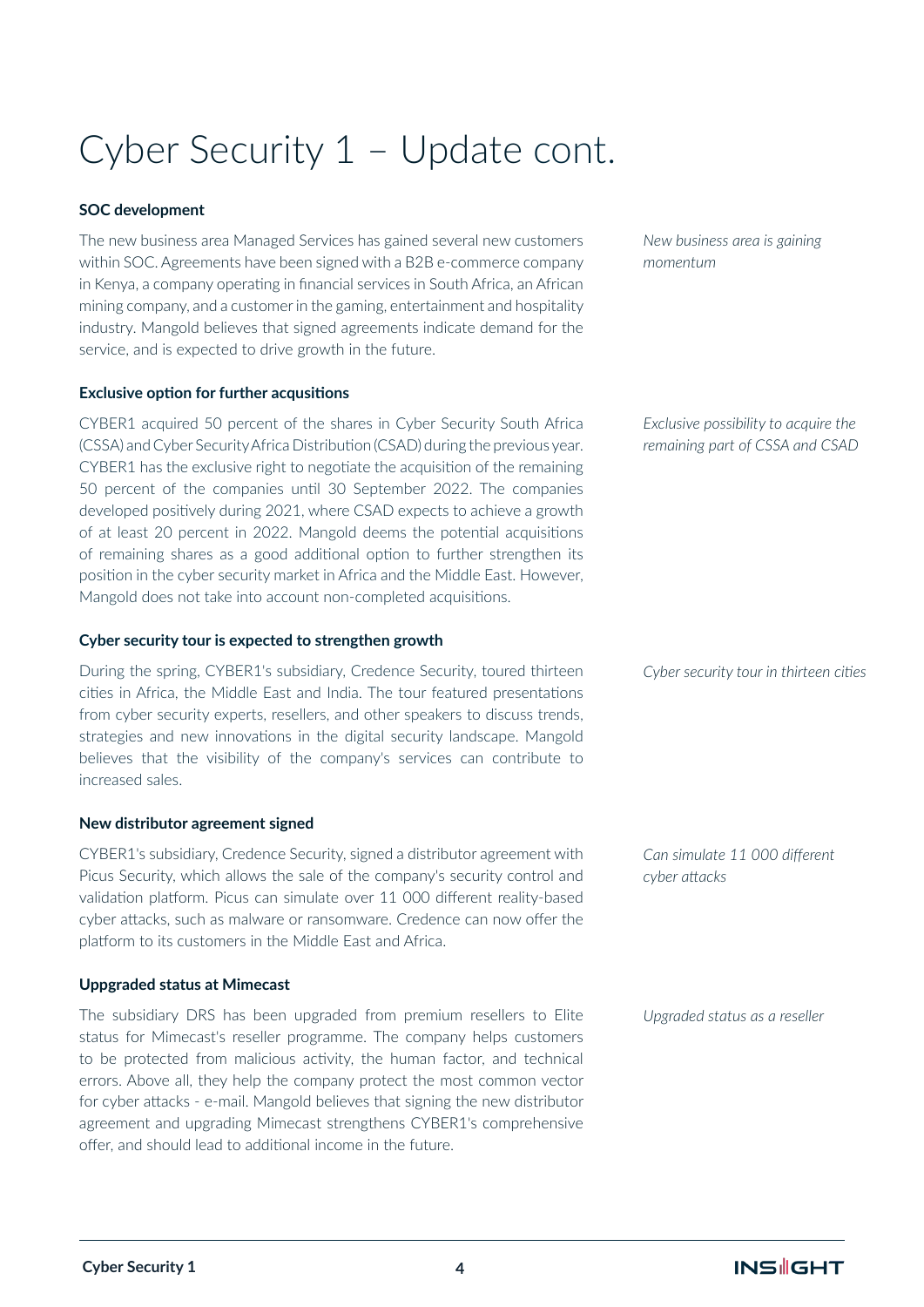## Cyber Security 1 – Valuation

#### **Undervalued share**

Mangold uses a DCF model to value CYBER1. Mangold has downwardly adjusted the profitiability for 2022 and 2023, which has resulted in a fair value of EUR 0.043 per share. Mangold thereby chooses to keep the price target of EUR 0.045 per share, given the small changes in fair value.

*Price target EUR 0.045*

| <b>CYBER1 - DCF</b>        |               |        |       |         |       |         |        |
|----------------------------|---------------|--------|-------|---------|-------|---------|--------|
| (TEUR)                     | 2022P         | 2023P  | 2024P | 2025P   | 2026P | 2027P   |        |
| <b>EBIT</b>                | $-1249$       | 269    | 2519  | 3 5 2 1 | 4686  | 6037    |        |
| Free cash flow             | 547           | 603    | 1967  | 3453    | 4428  | 5 5 6 0 |        |
| Terminal value             |               |        |       |         |       |         | 61 774 |
|                            |               |        |       |         |       |         |        |
| <b>Assumption</b>          | Req. return % | Growth | Tax   |         |       |         |        |
|                            | 12%           | 3%     | 21%   |         |       |         |        |
| <b>Fair value</b>          |               |        |       |         |       |         |        |
| Enterprise value           | 46 117        |        |       |         |       |         |        |
| Equity value               | 46 227        |        |       |         |       |         |        |
| Fair value per share (EUR) | 0.043         |        |       |         |       |         |        |
|                            |               |        |       |         |       |         |        |

Source: Mangold Insight

#### **Sensitivity analysis**

Mangold has carried out a sensitivity analysis to test the model's outcome given different sales levels and required returns. If CYBER1 reaches 80 percent of estimate sales, the price target will fall to EUR 0.034 per share. If sales increase by 20 percent, the price target will instead increase to EUR 0.053 per share. Changes in sales level affect the price target more than changes in required returns. In summary, the model shows a range between EUR 0.027 and EUR 0.070 per share. The model shows an upside regardless of the level of sales and required returns, which indicates that the company is undervalued.

*Valuation range between EUR 0.027 and 0.070 per share*

#### **CYBER1 - SENSITIVITY ANALYSIS**

| Reg. return % | 0.8x  | Base sales (x) | 1.2x  |
|---------------|-------|----------------|-------|
| 10            | 0.046 | 0.057          | 0.070 |
| 12            | 0.034 | 0.043          | 0.053 |
| 14            | 0.027 | 0.034          | O 042 |

Source: Mangold Insight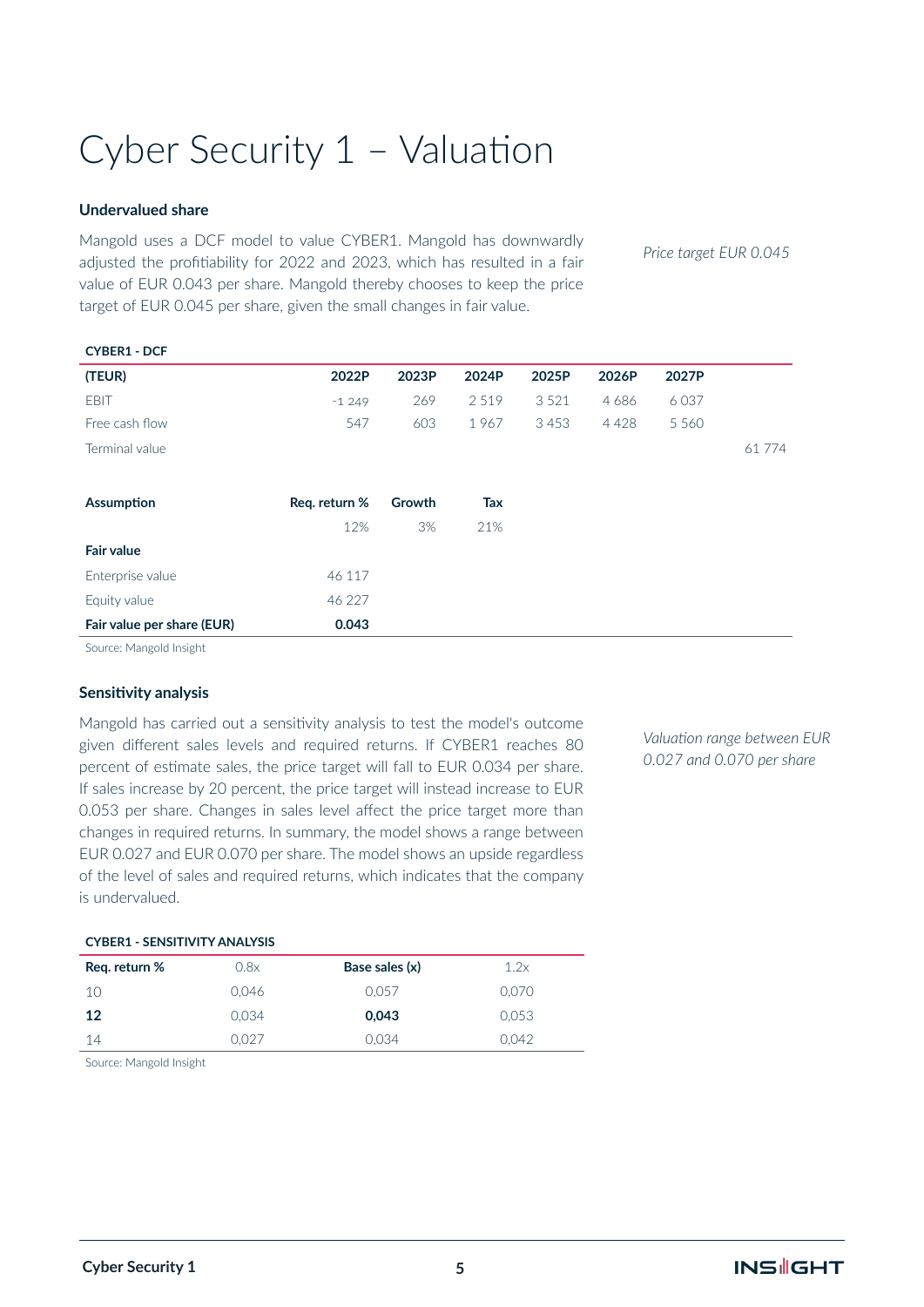### Cyber Security 1 – SWOT

- Active in a fast-growing sector - Good relationships with key distributors

### **Strengths Weaknesses**

- Relies on suppliers' intellectual property rights
- Less geographical establishment than competitors

SWOT

### **Opportunities Threats**

- Geographical expansion - Higher margins with the SaaS model in Managed services

- Competition from players with more resources - Deteriorated relationships with key distributors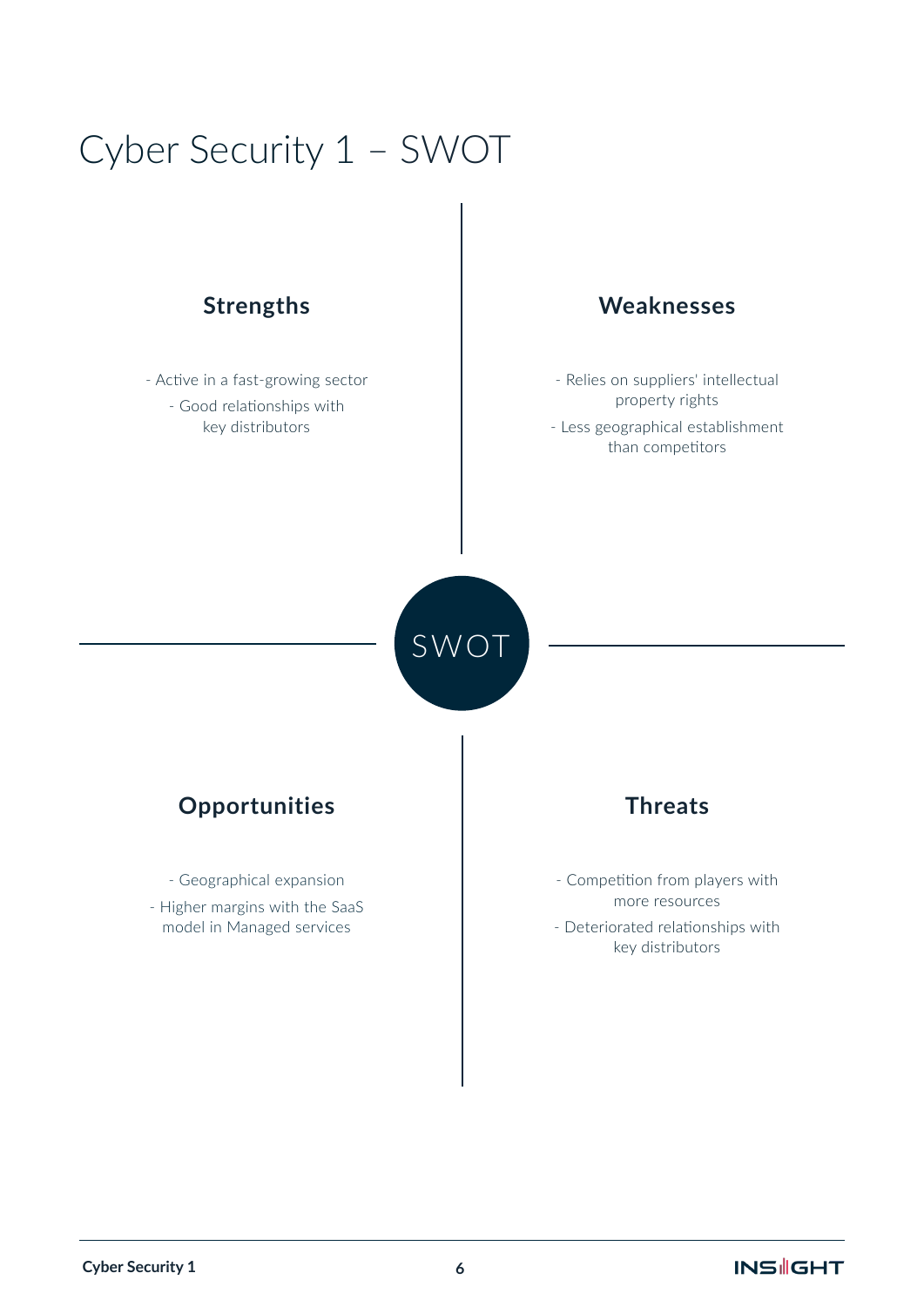

## Cyber Security 1 – Appendix







### **Cyber Security 1**

### **INS GHT**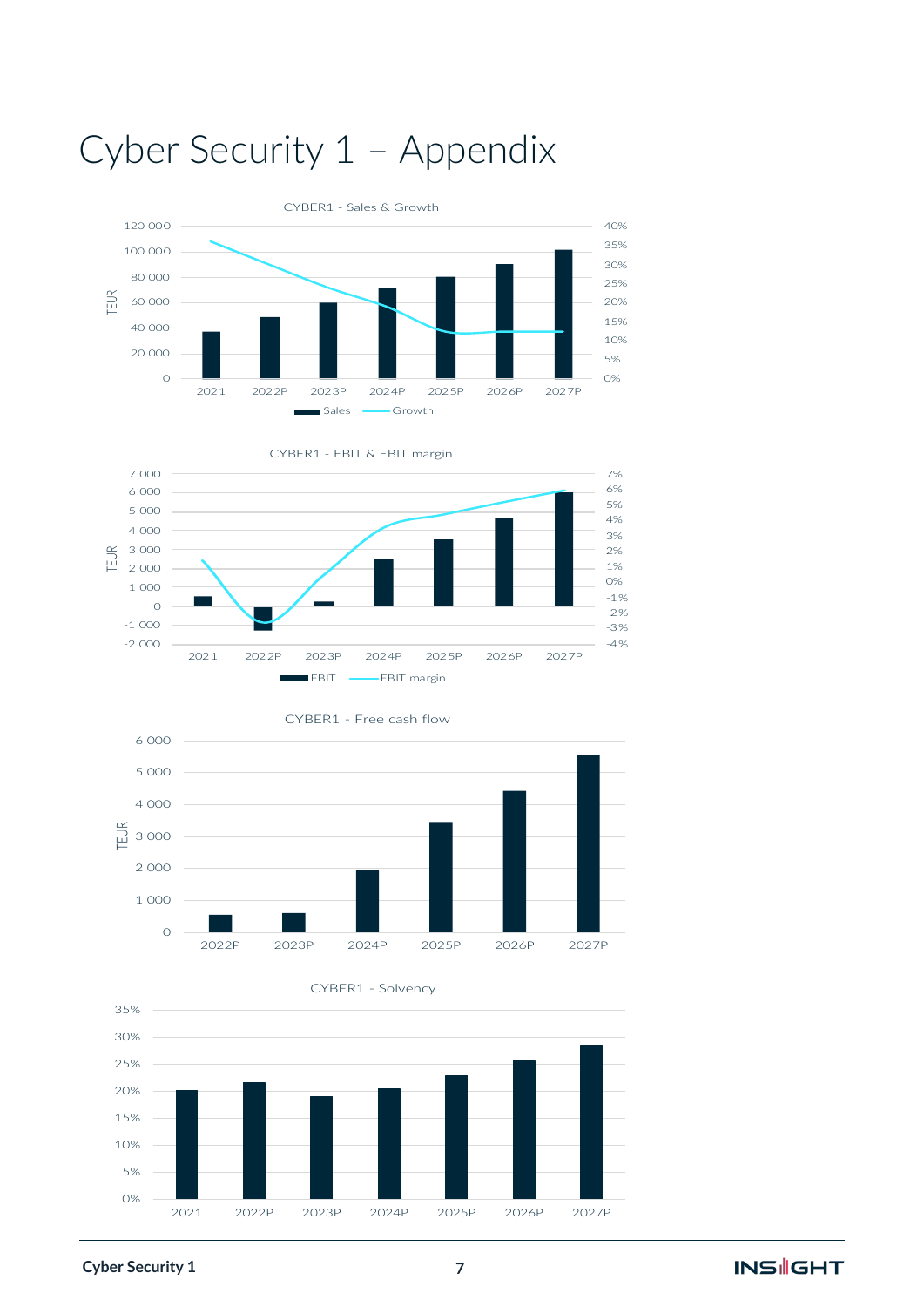### Cyber Security 1 – Income statement & balance sheet

| Income statement (TEUR)          | 2021       | 2022E      | 2023E    | 2024E    | 2025E    | 2026E    | 2027E    |
|----------------------------------|------------|------------|----------|----------|----------|----------|----------|
| Net revenue                      | 37 221     | 48 387     | 60 000   | 71 400   | 80 325   | 90 366   | 101 662  |
| Costs of sales                   | $-27127$   | $-37210$   | $-45000$ | $-52051$ | $-58557$ | $-65877$ | $-74111$ |
| <b>Gross profit</b>              | 10094      | 11 177     | 15 000   | 19 349   | 21768    | 24 489   | 27 550   |
| Gross margin                     | 27%        | 23%        | 25%      | 27%      | 27%      | 27%      | 27%      |
|                                  |            |            |          |          |          |          |          |
| Personnel costs                  | $-6346$    | $-7837$    | $-9232$  | $-10437$ | $-11155$ | $-11922$ | $-12741$ |
| Other expenses                   | $-2895$    | $-3871$    | $-4800$  | $-5712$  | $-6426$  | $-7229$  | $-8133$  |
| Depreciation                     | $-323$     | $-718$     | $-699$   | $-682$   | $-666$   | $-652$   | $-639$   |
| <b>EBIT</b>                      | 530        | $-1249$    | 269      | 2519     | 3521     | 4686     | 6037     |
| EBIT-margin                      | 1%         | $-3%$      | 0%       | 4%       | 4%       | 5%       | 6%       |
| Net interest income              | 3785       | $-15$      | $-15$    | $-15$    | $-15$    | $-15$    | $-15$    |
| Result after net financial items | 4 3 1 5    | $-1265$    | 253      | 2 5 0 3  | 3506     | 4671     | 6022     |
| Taxes                            | $\bigcirc$ | $\bigcirc$ | $-52$    | $-516$   | $-722$   | $-962$   | $-1240$  |
| Net profit                       | 4 3 1 5    | $-1265$    | 201      | 1988     | 2784     | 3709     | 4781     |
| Profit margin                    | 12%        | $-3%$      | 0%       | 3%       | 3%       | 4%       | 5%       |
| Source: Mangold Insight          |            |            |          |          |          |          |          |
| <b>Balance sheet (TEUR)</b>      | 2021       | 2022E      | 2023E    | 2024E    | 2025E    | 2026E    | 2027E    |
| <b>Assets</b>                    |            |            |          |          |          |          |          |
| Cash and bank balances           | 620        | 4 7 7 3    | 5 3 6 1  | 7 3 1 2  | 10 750   | 15 163   | 20 707   |
| Accounts receivable              | 16 143     | 20 946     | 25 973   | 30 908   | 34 771   | 39 117   | 44 007   |
| Inventory                        | 6          | 561        | 678      | 784      | 882      | 993      | 1 1 1 7  |
| Fixed assets                     | 7 1 8 4    | 6990       | 6816     | 6 6 6 0  | 6519     | 6 3 9 2  | 6 2 7 8  |
| <b>Total assets</b>              | 23 9 54    | 33 270     | 38 8 28  | 45 6 64  | 52922    | 61 665   | 72 108   |
| <b>Liabilities</b>               |            |            |          |          |          |          |          |
| Accounts payable                 | 18 6 28    | 25 5 88    | 30 945   | 35794    | 40 268   | 45 302   | 50 964   |
| Liabilities                      | 510        | 510        | 510      | 510      | 510      | 510      | 510      |
| <b>Total liabilities</b>         | 19 138     | 26 0 98    | 31 455   | 36 304   | 40778    | 45 812   | 51 474   |
| <b>Equity</b>                    |            |            |          |          |          |          |          |
| Restricted equity                | 599        | 4 2 1 9    | 4 2 1 9  | 4 2 1 9  | 4 2 1 9  | 4 2 1 9  | 4 2 1 9  |
| Unrestricted equity              | 4 2 1 7    | 2952       | 3 1 5 4  | 5 1 4 1  | 7925     | 11 634   | 16 4 15  |
| <b>Total equity</b>              | 4816       | 7 1 7 1    | 7373     | 9 3 6 0  | 12 144   | 15853    | 20 634   |
| Liabilities and equity           | 23 9 54    | 33 270     | 38 8 28  | 45 6 64  | 52922    | 61 665   | 72 108   |

Source: Mangold Insight